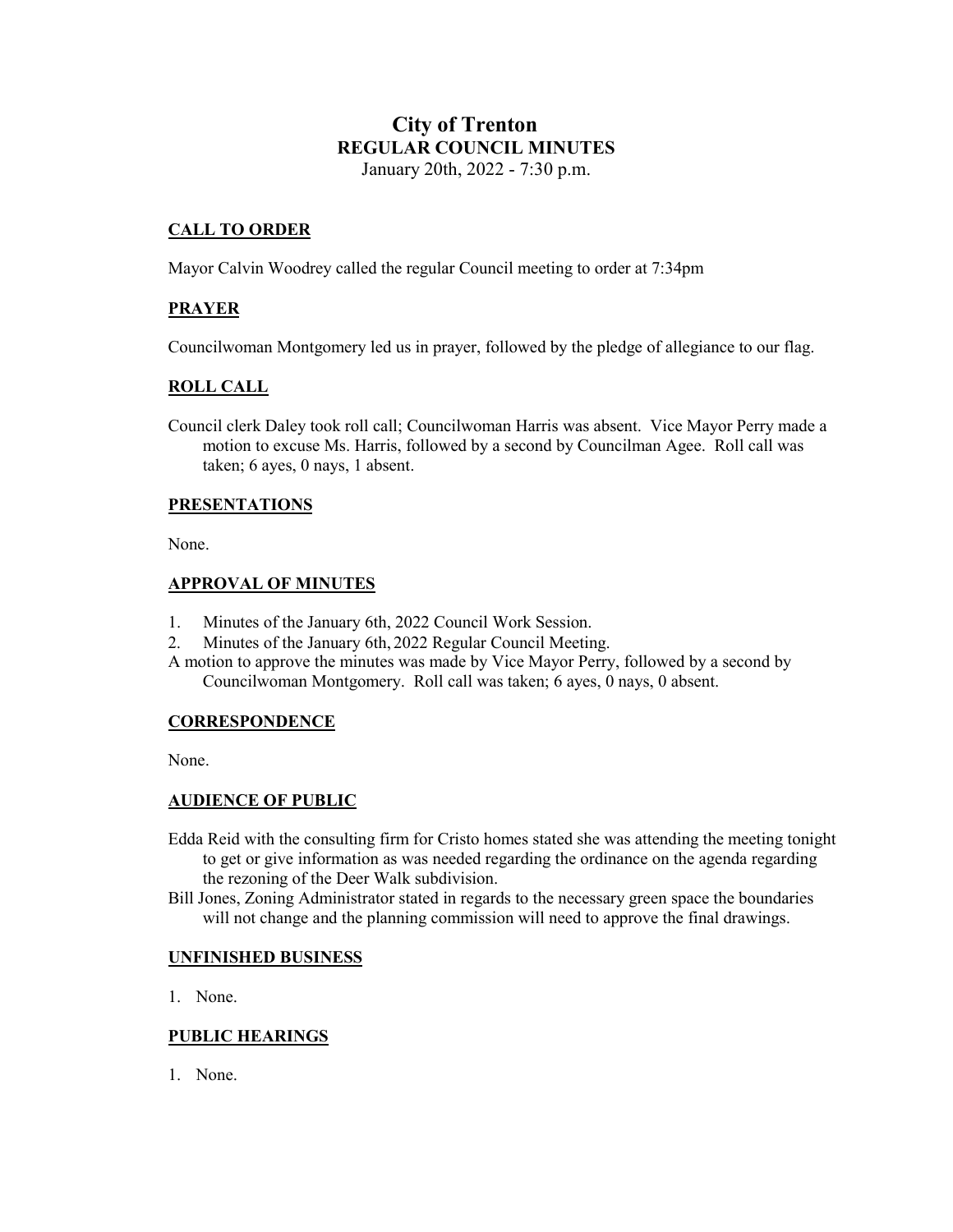#### **NEW BUSINESS**

1. None.

# **LEGISLATION**

A motion was made by Vice Mayor Perry to read items 1 and 2 to be read by title only as they are second readings, a second was made by Councilwoman Combs. Roll call was taken; 6 ayes, 0 nays, 0 absent.

City Attorney Nick Ziepfel read items 1 and 2 under legislation by title only.

- 1. AN ORDINANCE INSERTING SECTION 891.21 "REPORT OF PROPERTY RENTALS AND LEASES REQUIRED" AND DECLARING AN EMERGENCY. **(Second Reading)** Councilman Agee reiterated that he feels that he is not sure if bi annual reporting would be too much but annually and within 30 days of a lease being signed would be better. CM Nichols stated that he did not believe it would be required that every time a lease is signed for the landlord to have report, he felt that way would be even more of a burden on both parties, as biannually would keep things in a more timely process. He will ask the Tax Commissioner to put in her thoughts again before the third reading.
- 2. AN ORDINANCE TO RE-ZONE PART OF LOT 3874, CURRENT PARCEL NUMBER R8600-064-000-011, LOCATED ON HOWE ROAD IN THE CITY OF TRENTON, OHIO. **(Second Reading)**
- 3. AN ORDINANCE AMENDING CERTAIN COMPENATION RATES WITHIN THE FIRE DEPARTMENT, FOR THOSE PART-TIME POSITIONS HEREIN LISTED AS PART-TIME FIREFIGHTER/EMS PARAMEDIC, PART-TIME FIREFIGHTER/EMS INTERMEDIATE, AND PART-TIME FIREFIGHTER/EMS BASIC, AND DECLARING AN EMERGENCY. **(First Reading)**

City Attorney Nick Ziepfel read item 3 in its entirety. A motion to suspend the three readings and vote on this ordinance this evening and making the new compensation rates to be proactive to this pay period. Vice Mayor Perry made a motion to approve followed by a second by Councilman Perry. Roll call was taken; 6 ayes, 0 nays, 1 absent.

## **REPORTS**

City Attorney Nick Ziepfel had no reports.

Council Clerk Laura Daley had no reports.

- City Manager Marcos Nichols reported that the Final Rule from US Treasury Dept was released and will go into effect as of April 2022 stating that the City will be able to claim the full amount that has been available through the American Rescue Plan can be claimed as lost revenue with using their previously stated calculation and this money can be spent on more allocations.
- Fire Chief Yater thanked Council for showing their support and passing the compensation increase for the Fire Department.
- Police Chief Carr shared the new design of the police badges, he then reviewed the design changes to the cruisers stating that due to the inability and or cost of duplicating our current cruiser design.